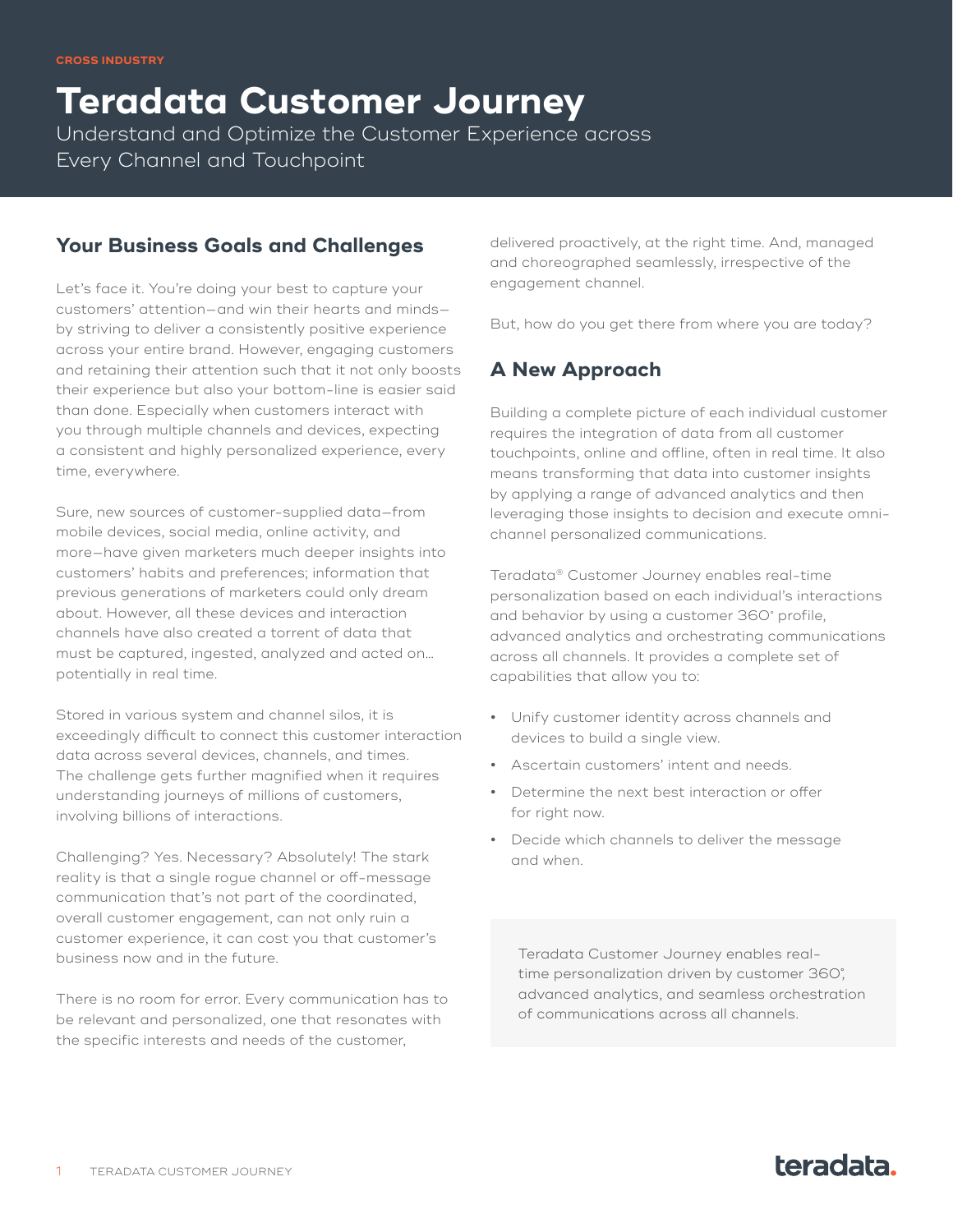# **Teradata Solution**

Teradata Customer Journey combines customer data integration, advanced analytics, and real-time omni-channel orchestration capabilities with analytics expertise. With it, marketers can improve response and conversion rates, optimize customer service, reduce churn, and increase customer satisfaction to achieve the organization's strategic priorities of higher revenue and exceptional customer experience.

So, how does Teradata Customer Journey help you do all that? By delivering critical capabilities for:

### A complete 360˚ Customer View

Integrate real-time interaction data from web, mobile and other digital channels with data from offline channels such as call centers, stores, branches, POS systems and more. Unify customer profiles across channels and devices through ID matching for a single customer view. And create intelligent customer profiles based on not just raw customer attributes but through more complex, analytically driven attributes like customer profitability and loyalty scores.

#### Advanced Analytics and AI

Apply advanced analytic techniques such as predictive modeling, path and pattern analysis, complex event processing and more to understand customers' preferences and decision drivers, and model future behavior. Leverage embedded machine learning to continuously learn and adapt to changing customer needs and optimize real time offers and communications.

### Real-Time Decisioning and Smart Channel Orchestration

Augment business rules-based decisioning with contextual data, advanced analytics, and AI. Include analytic scores from third party models to leverage insights from broader analytical ecosystem and optimize real time decisioning. Seamlessly orchestrate contextually relevant, highly personalized communications across all channels—inbound and outbound—using multi-channel campaign management capabilities for a consistent customer experience.

#### **What is the Teradata Difference?**

#### A Complete Solution.

Teradata Customer Journey brings together all the required technology and consulting expertise companies need to deliver highly personalized next-best customer experience.

#### Scalability and Performance.

Teradata readily supports increasing data volumes, and growing analytic insight needs of large enterprises providing timely insights on 10s of millions of customers, for billions of interactions.

#### Solution and Industry Expertise.

Business capability-focused and technology agnostic, our team of advanced analytics and marketing experts delivers higher business value with solutions specific to your organization's needs, data, and tools.

The bottom line is that Teradata enables you to engage with customers where ever they are in their journey, with consistent, highly personalized, and contextually relevant interactions—helping you increase revenue and provide an unmatched experience day after day.

### **Benefits and Results**

Teradata Customer Journey delivers complete endto-end capability through data integration, advanced analytics, and multi-channel campaign management, all complemented by the subject matter expertise of industry and data science consultants. The use of proven IP and services along with rapid and agile innovation maximizes ROI and minimizes risk, while reducing time to market for new business opportunities. As a result, organizations gain deeper analytical insights to truly understand and influence each individual customer experience, well beyond old school one-toone marketing tactics that rely on past purchases and traditional customer profiling.

# teradata.